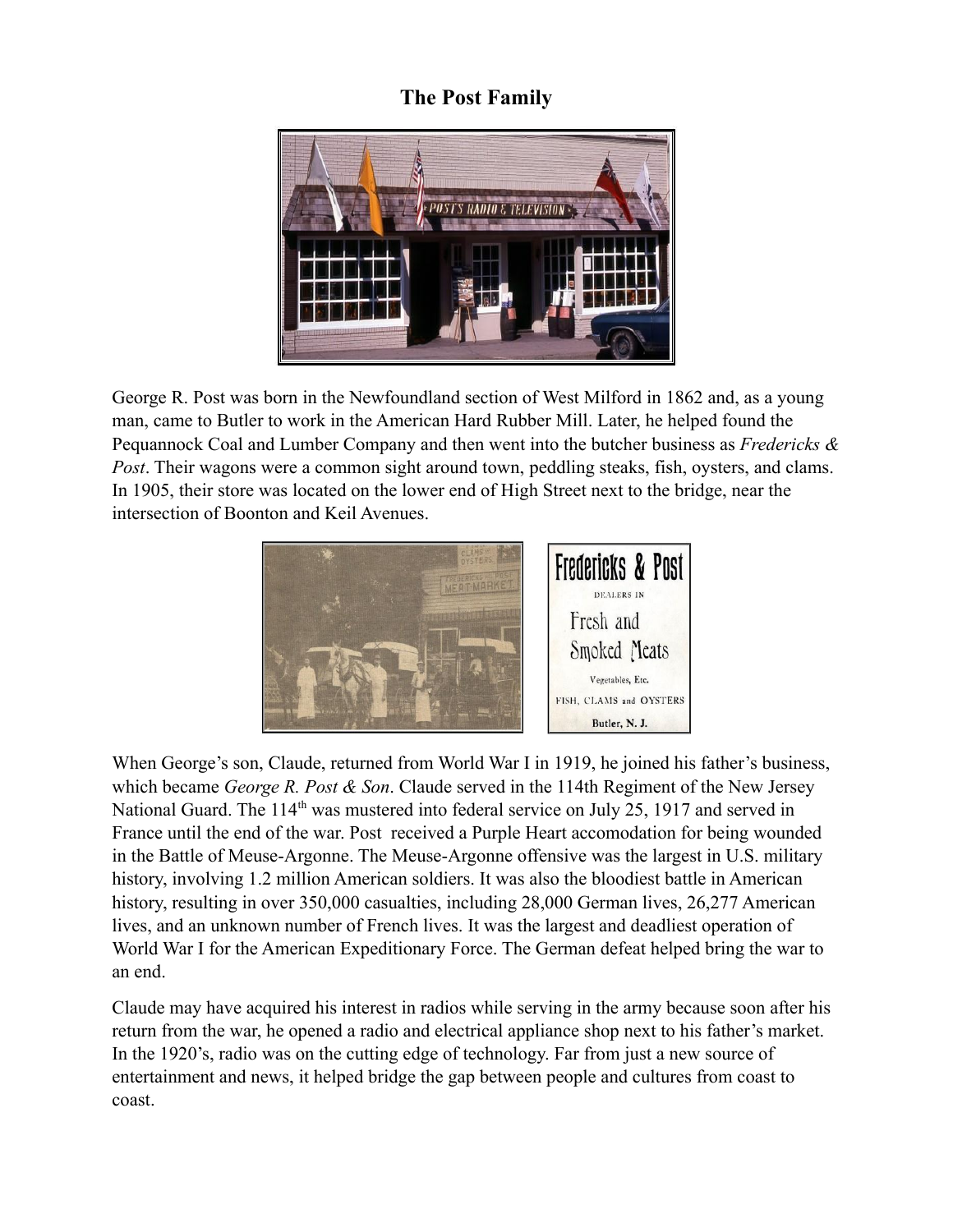

Their business grew and, in 1935, the family bought the old Lyric Movie Theatre on Main Street. Originally the Goldstein Building, in 1904 it had been moved from the Borough Park next to the railroad tracks to its present location at 180 Main Street.

On August 16, 1926, George died of a stroke at his home on Kiel Avenue at the age of seventy-five. He was a former member of the Butler Borough Council and a member of the Junior Order of American Mechanics Lodge. Mr. Post was buried at Mount Rest Cemetery next to his wife, Emma.

On Christmas Eve 1936, Post's store suffered a disastrous fire. The building was completely gutted and its entire inventory destroyed. Serious water damage was also done to adjoining stores. The Butler Fire Department called for outside help and the Bloomingdale, Riverdale, Pompton Lakes, and Wanaque fire companies responded.

The cause of the fire was never determined; it was believed that an oil stove in the rear of the building started it. Six firemen were hurt fighting the fire, two from smoke inhalation, one with a cut over his eye, another injured his wrist, Paul Marion fractured his arm, Roy Shippee fell off the roof of the Butler House next door and crashed through a glass window, he was seriously injured.

Royden Smith, an employee of the store, was badly burned about the head, body, and legs. He was rushed to Saint Joseph's Hospital in Paterson in critical condition and later died from his burns. Claude Post, the owner, was badly burned about the hands and arms trying to save Smith. He was listed in serious, but stable condition.

Mr. Smith was 57 years old and a veteran of the Spanish-American War. He worked as a steward on the railroad for 13 years, ran a grocery store with his father in Smith Mills for 25 years, and had been employed by Post for about six months.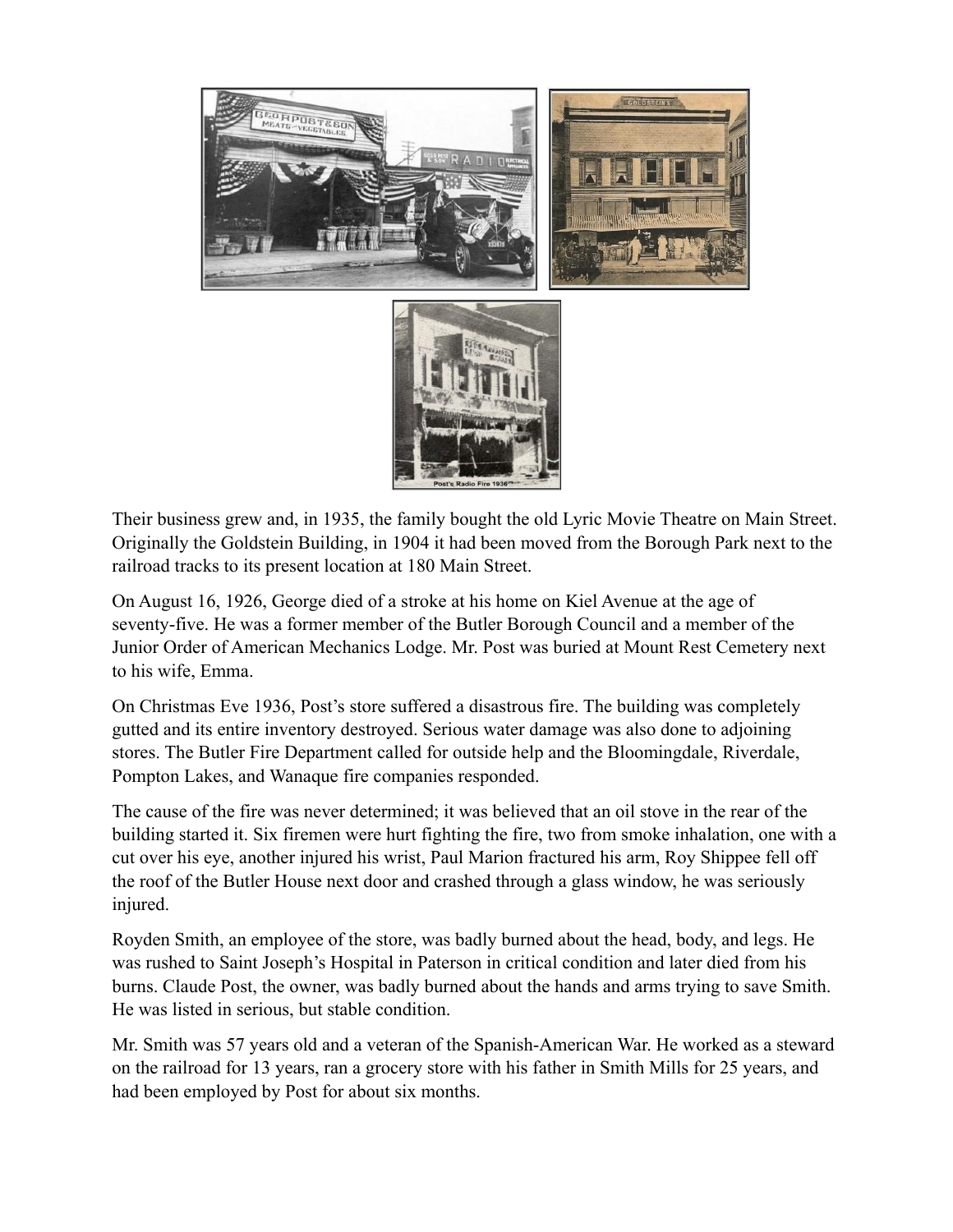As you can imagine, the fire that completely destroyed their business was a devastating blow to the Post family. They vowed to rebuild, however, and within a year, the store was up and running again.

More changes came to the business in 1939. Claude, who was also serving as state Civil Service Commissioner, decided to give up the market and concentrate on the radio and electrical appliance side of the business. The main street building was divided into two stores. One was retained as Post's Radio and the other was rented to the National Grocery Company, which moved down the street from the Benson Building.

With the coming of World War II in 1941 and with limited electrical products available, the store was leased to the Safeway grocery chain. A smaller store was created for the radio business by closing in the alley next to the building. Claude Post Sr. married Mary Brautigan and they had two sons, Donald and Claude, Jr.

Claude, Jr. was working at the DuPont plant in Pompton Lakes when he registered for military service in 1942 at the age of 18. Six months later, he enlisted in the Army Air Corp and was sent to Newport, Arkansas for basic training. He then went on for further training with single and twin engine aircraft.

Claude, Sr. chaired the welcome home celebration for Butler's veterans. On September 8, 1946, more than 400 vets marched in a huge parade that included floats, local bands and drum corps. More than 5000 spectators lined the parade route to pay tribute to their friends, relatives, and neighbors. Almost every building on Main Street was decorated for the occasion.

Gold Stars were presented to Butler's nine Gold Star Mothers by Mayor Thomas Mace. (mothers who lost a son or daughter in military service).

The festivities included a barbecue dinner served under a large circus tent at the High School athletic field, drum corp. performances, a rodeo demonstration by Diamond B Ranch, and concluded with a block dance. Claude Post, Jr. was one of the returning veterans.

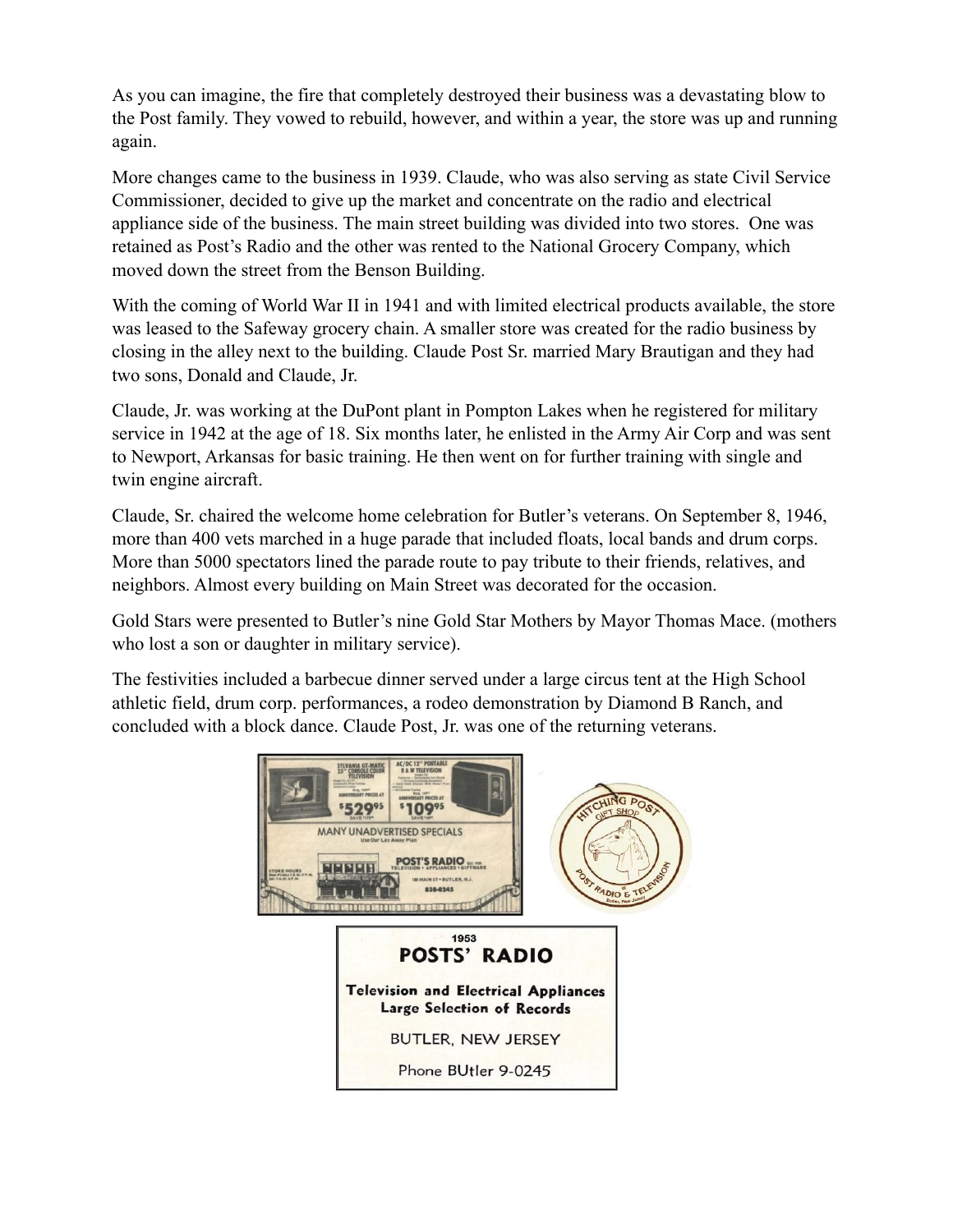Claude, Jr. joined the family business and the trade name was changed to *Post's Radio and Television.* Not only was Post's one of the first stores in North Jersey to sell televisions, they were also one of the first to sell color TV's. In 1947 Mr. Post was awarded a plaque by RCA acknowledging him as a pioneer in the color television business.

Claude, Sr. was seriously injured in Ormond Beach Florida in 1959. He suffered a broken vertebrae in his neck when a truck rolled out of a driveway and struck his car. Mrs. Post, who was also in the car at the time, escaped injury. Claude recovered from the accident and lived to be 72 years old. He passed away on November 26, 1967 at the Idylease Convalescent Home in West Milford after a lengthy illness.

In 1960, the business moved back to the original store from the alley store and Claude, Jr.'s wife, Eleanor, opened a gift shop featuring Early American gifts called the *Hitching Post.* Post's was one of the first Main Street stores to remodel to match the town's new motiff. They were also recognized at this time as the oldest radio dealer in the state operated by the same family.

In a newspaper interview, Claude stated that, "the hallmark of our success is the fact that we service everything we sell. From radios and televisions, to videotape recorders to stereos, to household appliances like refrigerators to washing machines, all are serviced by our own technicians."

As a member of the George P. Siek VFW Post 8092, he served as Post Commander, District 10 Commander, State Commander, and in other state and local offices. He was also a member of Butler's Silentia Lodge No. 168 of the Freemasons.

Claude, Jr. was very active in community affairs. He was a founder and president of the Downtown Butler Business Association which was formed in 1974. Mr. Post also served on the board of adjustment, the borough council, and as mayor from 1982 to 1987. When he stepped down as mayor in July 1987 for health reasons, he was presented with the key to the city for his many civic contributions.

As mayor, Claude fought for the acquisition of the former Amerace complex on Ace Road. He felt the borough had outgrown the old municipal building next to the park, and that an additional facility was needed. In spite of some opposition, the Amerace property was purchased for \$500,000 in 1983 and today houses the municipal offices and the town library.



On June 31, 1986, after 66 years of operation by himself, his father, and his grandfather, Claude closed the doors of Post's Radio and Television for the last time and announced he was retiring. He stepped down as mayor, and he and his wife Eleanor moved to Florida to enjoy the sunshine.